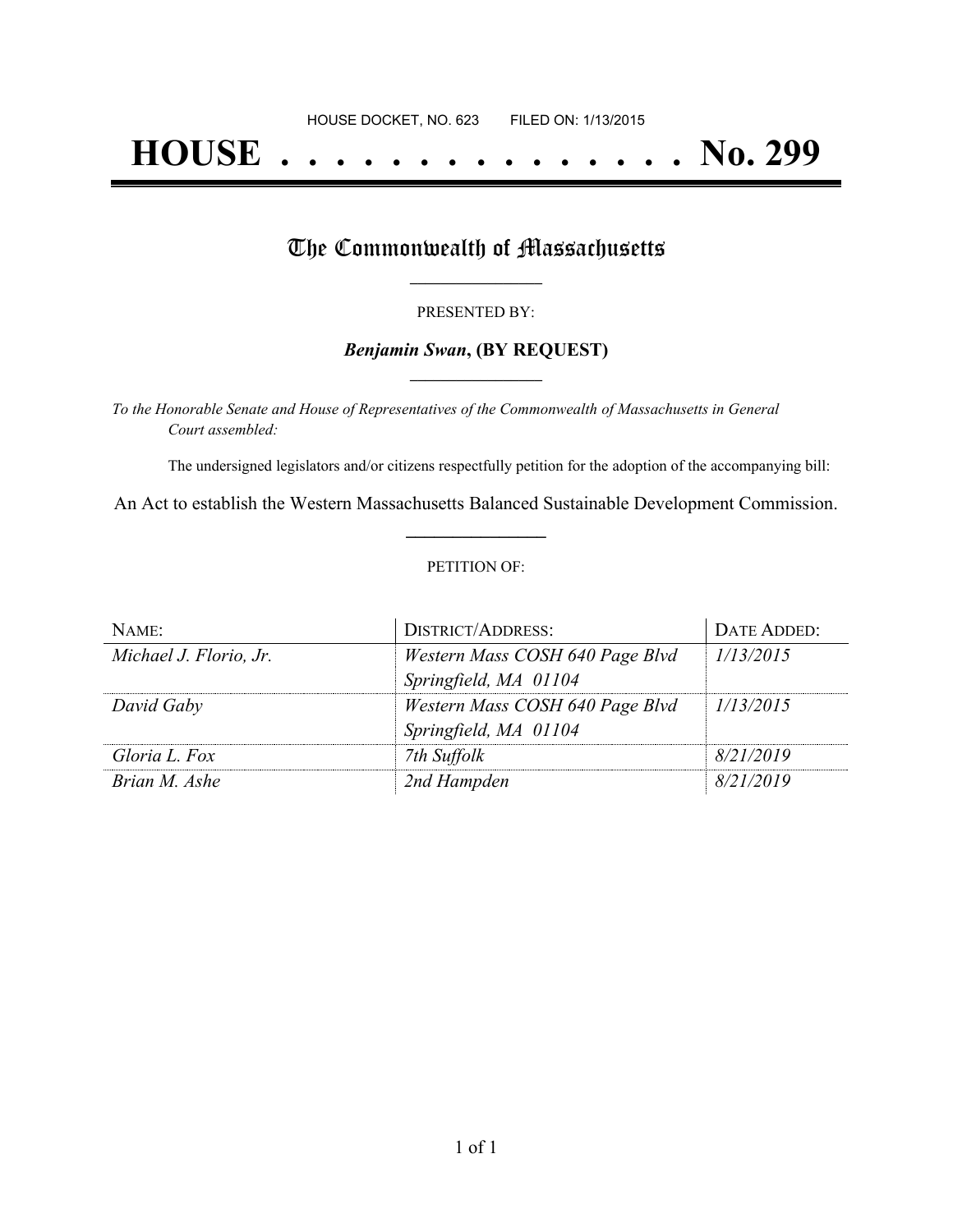# **HOUSE . . . . . . . . . . . . . . . No. 299**

By Mr. Swan of Springfield (by request), a petition (accompanied by bill, House, No. 299) of Michael J. Florio, Jr., and others for legislation to establish a balanced sustainable development commission. Economic Development and Emerging Technologies.

## The Commonwealth of Massachusetts

**In the One Hundred and Eighty-Ninth General Court (2015-2016) \_\_\_\_\_\_\_\_\_\_\_\_\_\_\_**

**\_\_\_\_\_\_\_\_\_\_\_\_\_\_\_**

An Act to establish the Western Massachusetts Balanced Sustainable Development Commission.

Be it enacted by the Senate and House of Representatives in General Court assembled, and by the authority *of the same, as follows:*

| $\mathbf{1}$   | Whereas the Western portion of Massachusetts, specifically the Pioneer<br>Section 1.                 |
|----------------|------------------------------------------------------------------------------------------------------|
| 2              | Valley has different characteristics than the Eastern portion, in terms of population density, types |
| $\overline{3}$ | of industry, access of population to undeveloped land, visibility to the Boston media, and so        |
| 4              | forth, and                                                                                           |
| 5              | Whereas over time thee different characteristics have led to differentials in the impacts of         |
| 6              | policies and programs adopted from time to in the area of housing, fair housing, school              |
| 7              | integration, regional transportation, taxation, and economic development, and                        |
| 8              | Whereas this differential impact may have played some part in the fact that this Western             |
| 9              | portion of Massachusetts, now defined as the Springfield Region, has been Nationally recognized      |
| 10             | as having a generally high level of racial segregation, including the highest level of White-        |
| 11             | Hispanic segregation in the United States, and                                                       |
|                |                                                                                                      |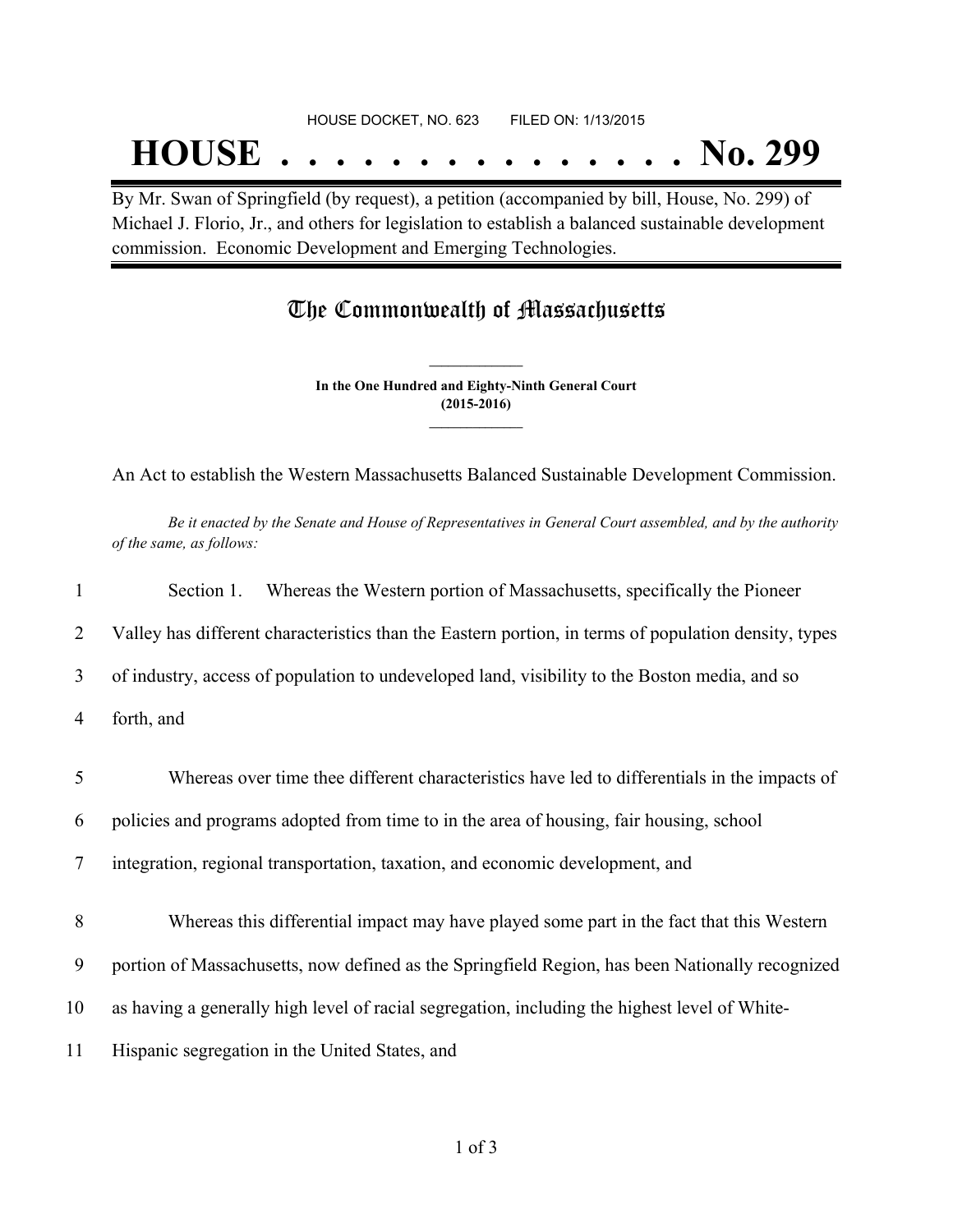Whereas this same area has also underperformed in comparison with the Eastern portion of the Commonwealth in terms of its ability to implement modern sustainability strategies such as mass transportation, balanced housing, and economic development in general, then

 Section 2. Therefore it is resolved that this Western Massachusetts Balanced Sustainable Development Act is hereby adopted by the Massachusetts General Court to implement the following measures:

 1. To mandate that a regional Sustainable Development Commission be created consisting of representatives of regional planning agencies in Hampden, Hampshire, and Franklin Counties together with representatives of organizations concerned with fair housing, organized labor, and chambers of commerce or similar organizations concerned with economic development recognized by the General Court in the impacted area to annually track and assess the impact of State policies on the Springfield Region and make recommendations to the General Court for appropriate modifications of these policies, and recommendations as to the appropriateness of pending legislation and other policies of the Commonwealth which may have a differential effect on the Region; and

 2. To further mandate that the said Commission devise strategies of remediation or plans to counter any negative impacts of past policies of the Commonwealth so as to create a more racially and economically integrated, economically vital, and environmentally sustainable region in the future; and

 3. To further mandate and authorize creation of a special, tax-exempt, urban and regional development corporation, to be controlled jointly by regional elected officials, representatives of business organizations, and representatives of organized labor, which shall

of 3